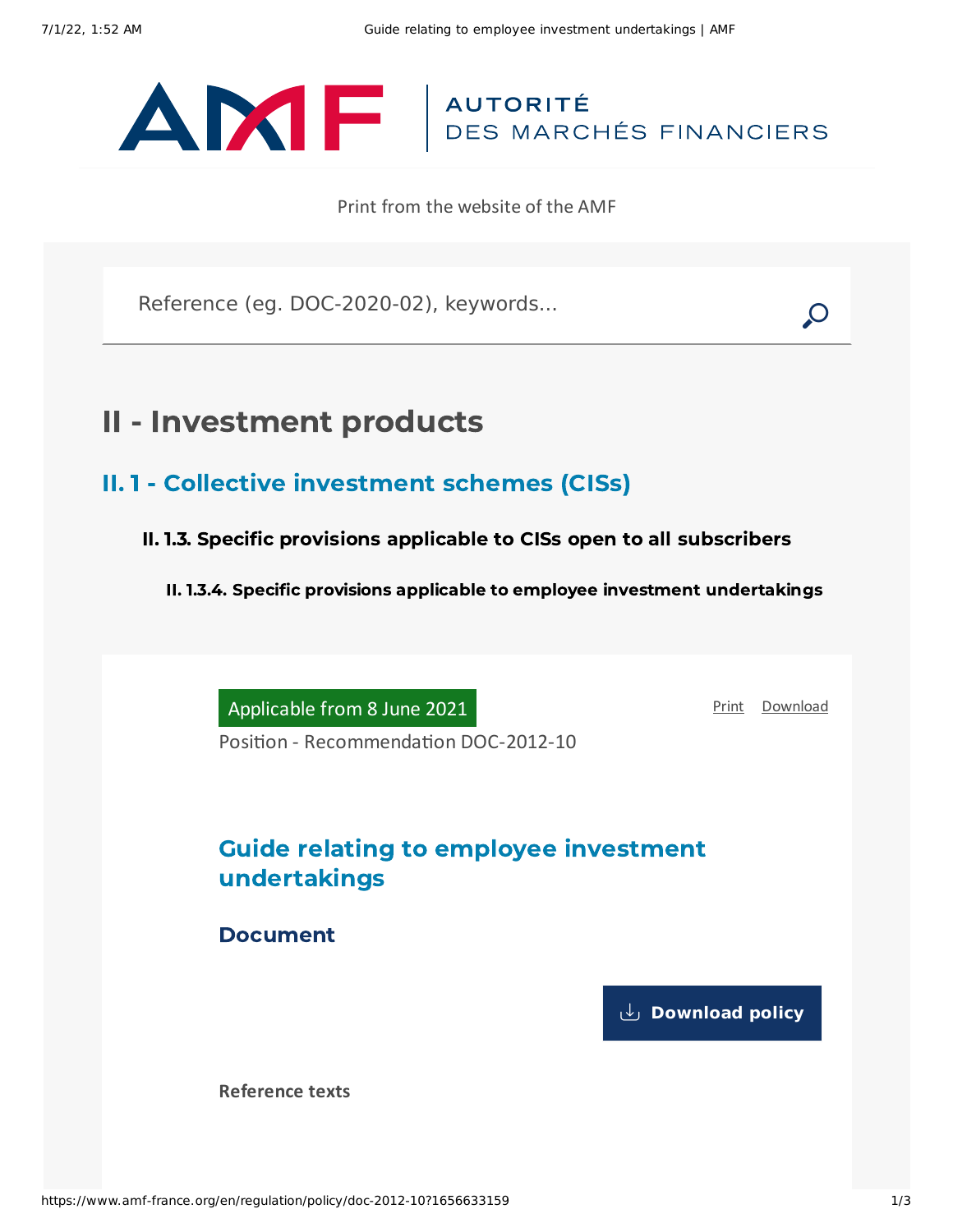7/1/22, 1:52 AM Guide relating to employee investment undertakings | AMF

Articles L. 214-163 et seqq. of the [Monetary](https://www.legifrance.gouv.fr/codes/id/LEGISCTA000027780335/) and Financial Code (in

- $\triangle$  french only)  $\heartsuit$
- $\blacktriangleright$  Articles 424-1 et seqq. of the General [Regulation](https://www.amf-france.org/en/eli/fr/aai/amf/rg/book/4/20210101/notes)  $\mathbb{C}$

Articles L. [3332-16](https://www.legifrance.gouv.fr/codes/id/LEGISCTA000006189696/) and L. 3332-17 of the French Labour Code (in french  $\cup$  only)  $\mathbb{C}$ 

#### Archives

From 03 January 2019 to 07 June 2021 | Position - [Recommendation](#page-1-0) DOC-2012-10  $\vee$ 

<span id="page-1-0"></span>**Guide relating to employee investment undertakings**

**[Download](https://www.amf-france.org/sites/default/files/private/2020-11/20190103-guide-relating-to-employee-investment-undertakings.pdf) policy**

**Reference texts**

Articles L. 214-163 et seqq. of the [Monetary](https://www.legifrance.gouv.fr/affichCode.do;jsessionid=64CBB8EAD02EF967AF5549CB8366EF78.tpdila17v_1?idSectionTA=LEGISCTA000027780335&cidTexte=LEGITEXT000006072026&dateTexte=20160310) and Financial Code (in  $\triangle$  French only)  $\heartsuit$ 

 $\blacktriangleright$  Articles 424-1 et seqq. of the AMF General [Regulation](https://www.amf-france.org/eli/fr/aai/amf/rg/20180423/notes/en.pdf)  $\mathbb{C}$ 

Articles L. 3332-16 and L. [3332-17](https://www.legifrance.gouv.fr/affichCode.do;jsessionid=07DF5B9EC8E870276E680EFC46DC80A3.tpdjo07v_3?idSectionTA=LEGISCTA000006189696&cidTexte=LEGITEXT000006072050&dateTexte=20120403) of the French Labour Code (in French **∆** only) ぴ

From 14 March 2016 to 02 January 2019 | Position - [Recommendation](#page-1-1) DOC-2012-10  $\vee$ 

#### **Guide relating to employee investment undertakings**

<span id="page-1-1"></span>This page is not available in English